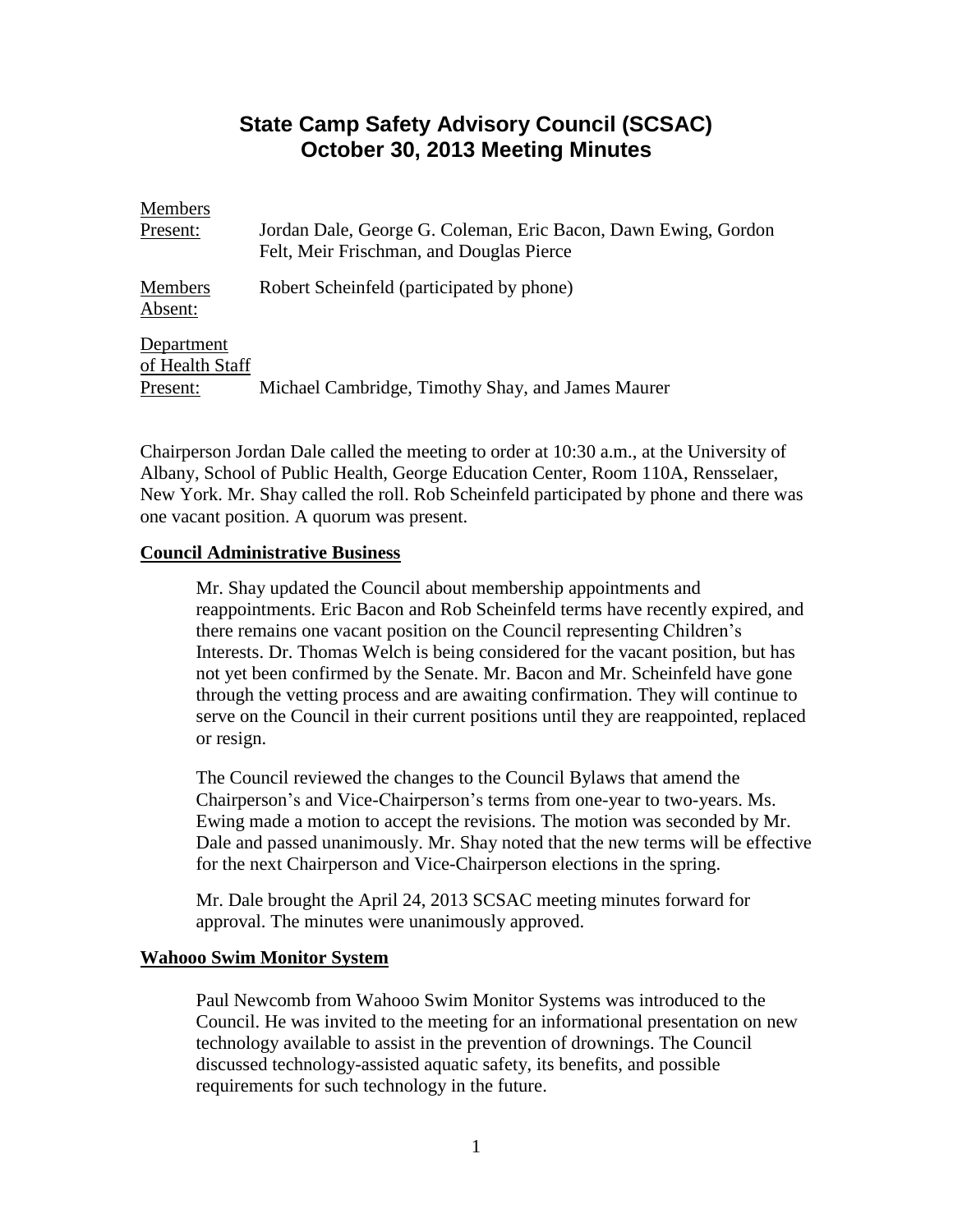#### **2013 Significant Incidents**

Mr. Shay stated that the Department is currently working to process and tabulate incident data for the 2013 season. Once finalized, the Department will summarize the data in charts, graphs and a narrative report similar to previous years. He discussed the one camper fatality that occurred during the 2013 season, which was associated with a horseback riding activity, and a fire that occurred at an overnight camp destroying one building and damaging two others. Mr. Dale asked about the status of the 2011 and 2012 injury and illness reports. Mr. Shay stated that the reports have not yet been finalized. The reports will be distributed to Council members when finalized.

#### **Justice Center/Status of Amendments to Subpart 7-2**

Mr. Shay reviewed amendments to Subpart 7-2 of the State Sanitary Code that were developed as a result of the Justice Center legislation. Emergency regulations for these amendments were approved by the Public Health and Health Planning Council and became effective on June 30, 2013 when the Justice Center legislation became effective. The amendments only apply to those camps with enrollment of 20% or more developmentally disabled campers and include requirements for staff screening, training, and incident reporting/management.

During the 2013 camp season, there were eighteen incidents reported to the Justice Center Vulnerable Persons Central Register. Of these incidents 2 were categorized as allegations of abuse or neglect, 7 significant incidents, 4 nonreportable, and 5 involved adults and were reassigned to the Office for People with Developmental Disabilities.

As a follow-up to last meeting, the Council inquired if the Justice Center Staff Exclusion List (SEL) for individuals who have been found guilty of abusing or neglecting people with special needs would be accessible to all camps. Mr. Shay responded that he had posed the question to Justice Center staff and was told that the Justice Center legislation specifies which entities can access the SEL, so for now it is restricted to those entities. Mr. Shay noted however, that others have made a similar inquiry about access to the SEL and the Justice Center is evaluating the legislation and may make amendments to allow more access to the SEL. Mr. Coleman made a motion that the Council recommends that the Justice Center Staff Exclusion List is made accessible to all children's camps in New York State to be protective for all campers. The motion was seconded and unanimously passed. Mr. Shay said he would make Justice Center staff aware of the Council's recommendation.

Mr. Shay highlighted that for the 2014 season modifications to the current emergency regulations to Subpart 7-2 are anticipated. Proposed amendments may include a clarification to the definition of "significant incidents" which require reporting to the Justice Center and less specific requirements for local health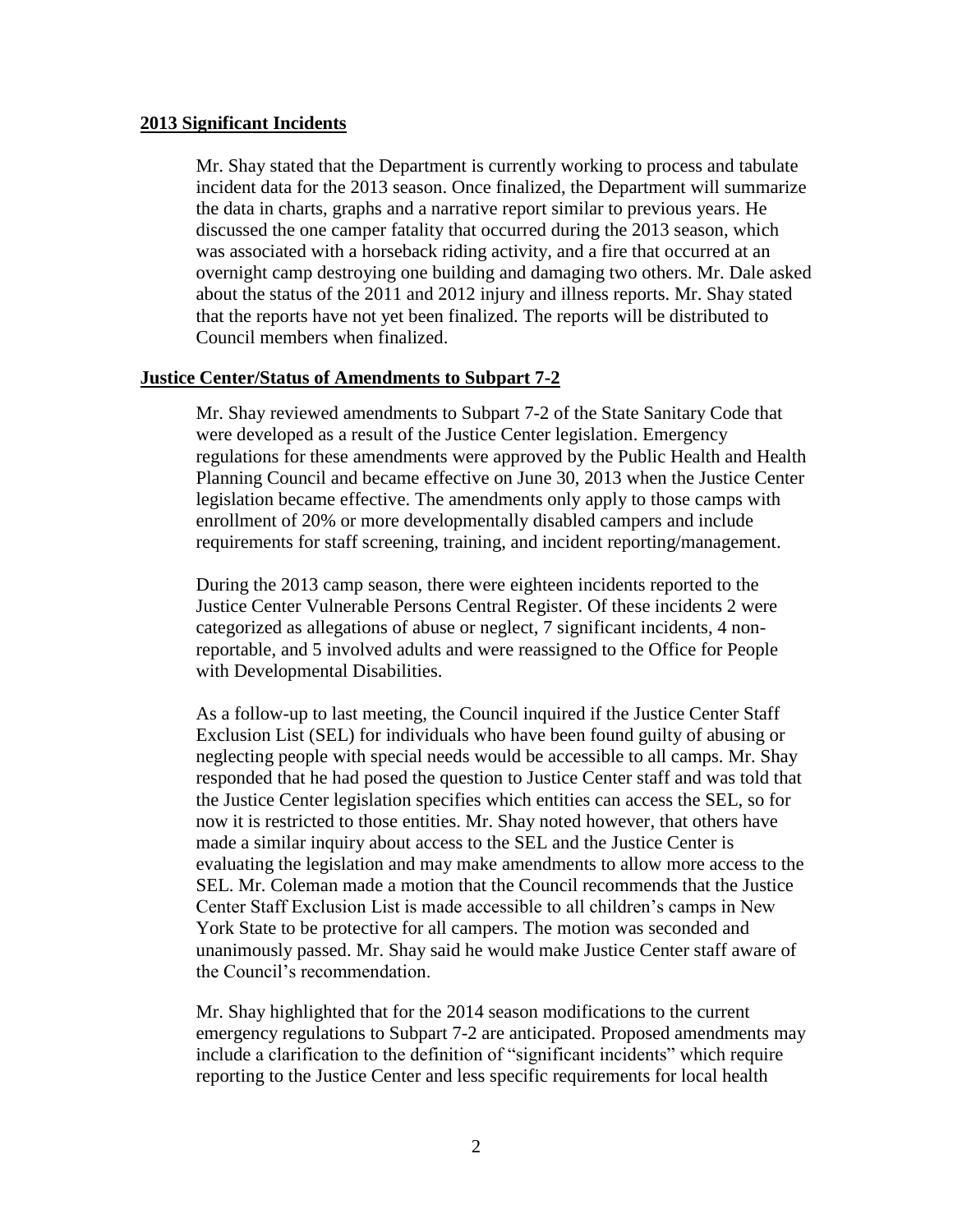department investigations. Permanent regulations will be proposed in the near future.

#### **Immunization Records Legislation**

Mr. Shay provided information on recently passed legislation that amended Public Health Law to allow children's camps access the New York Statewide Immunization Information System (NYSIIS) and the New York Citywide Immunization Registry (CIR). NYSIIS and CIR are confidential, web-based systems that collect and consolidate vaccination information from healthcare providers. NYSIIS collects records of individuals immunized outside of New York City and CIR contains records of individuals immunized within New York City. Physicians are required to enter vaccination records for children within the appropriate system. Camps must register with each of the systems to gain access to them. The Department is currently preparing information to notify camps of the new legislation and how to gain access to each of the systems. Camps are not required to utilize these systems.

This legislation does not alleviate the requirement for camps to maintain vaccination records for campers, but is a tool camp operators can utilize to obtain vaccination records for children vaccinated in New York State.

#### **Sunscreen Use at Camps Legislation**

Mr. Shay reported that legislation has recently passed to amend State Education Department (SED) law to allow campers, with written parental or guardian consent, to carry and utilize sunscreen without a physician's order. This legislation is consistent with and replaces guidance provided in 2012 for the use of sunscreen at camps. The Department has notified LHDs of the legislation and advised that prior to the start of the 2014 season camp operators should review their policies and procedures, and update their written camp plans and health history forms regarding the use of sunscreen in order to collect the necessary parental or guardian authorization.

## **AEDs at Camps**

At the last meeting, the Council requested that the Department check with the Bureau of Emergency Medical Services (BEMS) to determine the number of camps that have registered to participate in the Public Access to Defibrillation (PAD) program, which allows camps and others to voluntarily have an AED onsite. Mr. Shay reported that the BEMS database does not have a mechanism to distinguish facilities that are a children's camps from those that are not. The BEMS provided the Department a list of enrollees in a PAD program and the Department identified 147 facilities as camps based on matching names to the Department's database and having the word "camp" in the listed name. The Council discussed the low number of camps identified as having an AED on-site and the need/benefits of AEDs. It was discussed if a survey could be done to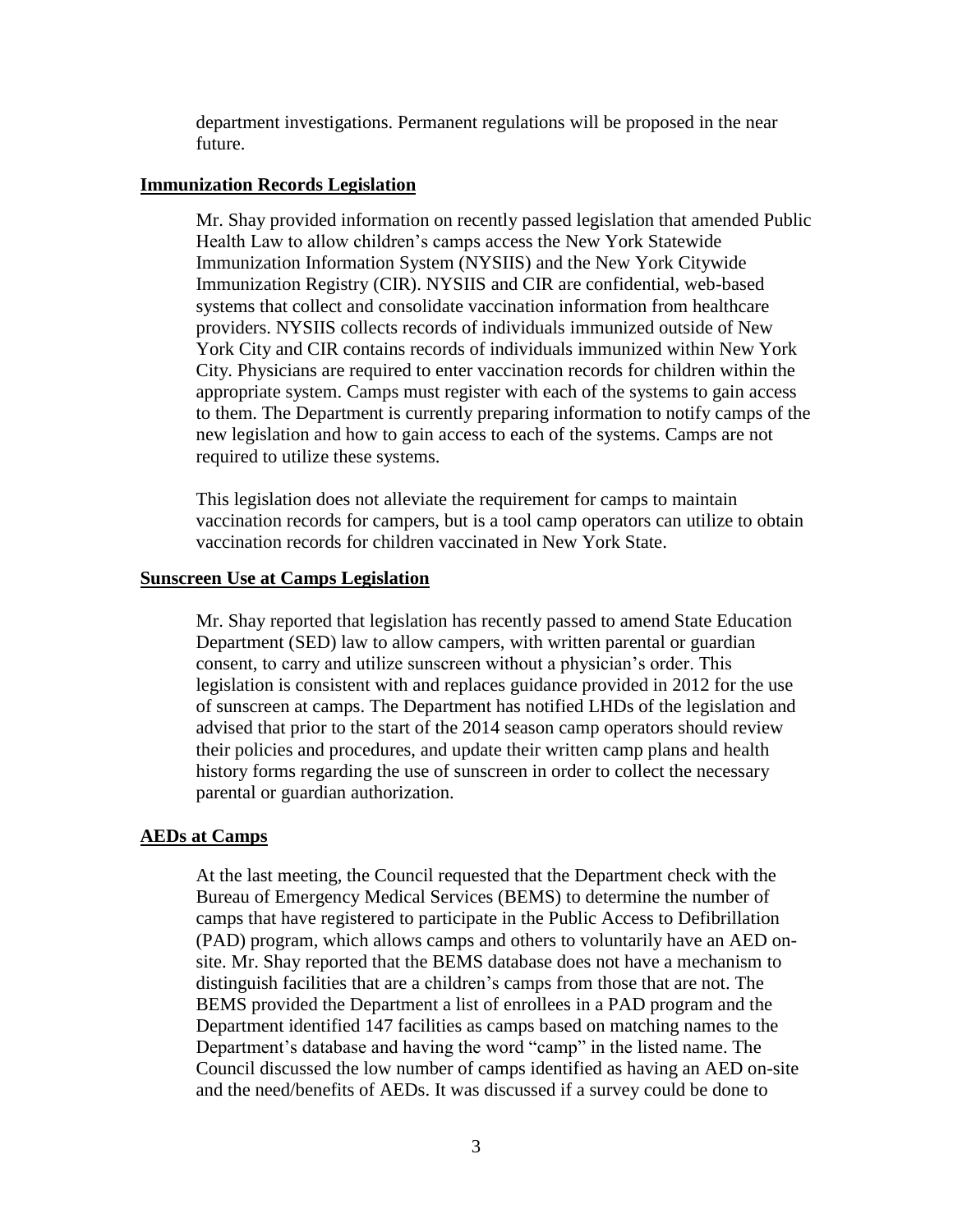determine a more exact number of camps with an AED available to them on-site. Mr. Dale described a recent incident in which a camper aged child's life was saved by an AED during a volleyball match at a high school. The Council asked if the Department has/would reconsider its position on requiring AEDs at camps. Mr. Cambridge commented that as previously discussed the requirement for AEDs is legislatively set and not a regulatory issue. Audience member Doug Volan commented on the Council's past support for requiring epinephrine autoinjectors at camps and suggested that the Council may want to pursue that prior to the requirement for AEDs. The Department agreed to follow-up internally on past discussion about mandatory requirements at camps for epinephrine auto-injectors and AEDs, and explore ways to survey camps regarding the availability of an onsite AED. Mr. Scheinfeld asked for a timeline. The Department said a timeline was difficult to set because of others involved, but committed to reporting back at the spring meeting.

## **Boating Activities Oversight**

At the last Council meeting the Department was asked to survey camps to determine what protocols are being implemented for staff of boating activities. Mr. Shay reported that a survey was not able to be done, but outreach was done to some State District Offices to get their sense of what was occurring in the field. The general sense was that older, more mature, and experienced staff were being utilized for the oversight of boating activities. There was no major oversight issue identified as occurring with boating activities. Mr. Dale asked what the next step is for this issue. Ms. Ewing stated that she would reconvene the Boating Activities Oversight Committee to develop written best practice protocols for discussion at the next Council meeting.

#### **Amusement Devices at Children's Camps**

Mr. Shay reported that the Department of Health and the Department of Labor (DOL) have finalized a Memorandum of Understanding (MOU) to eliminate overlapping oversight of certain amusement devices used at camps. The MOU is generally consistent with procedures currently being implemented for amusement devices at camps. The Department is developing information for distribution regarding the MOU, local health department's role and what devices are covered.

#### **Other Business**

#### American Red Cross (ARC) Lifeguard Management course

Mr. Shay noted the American Red Cross (ARC) Lifeguard Management course will now only be offered on-line. In order for the certification to be accepted at camps students will need to take an in-person test with an ARC Lifeguard Instructor or at an ARC Training Center. Upon successfully passing the exam the student will be issued a separate certification.